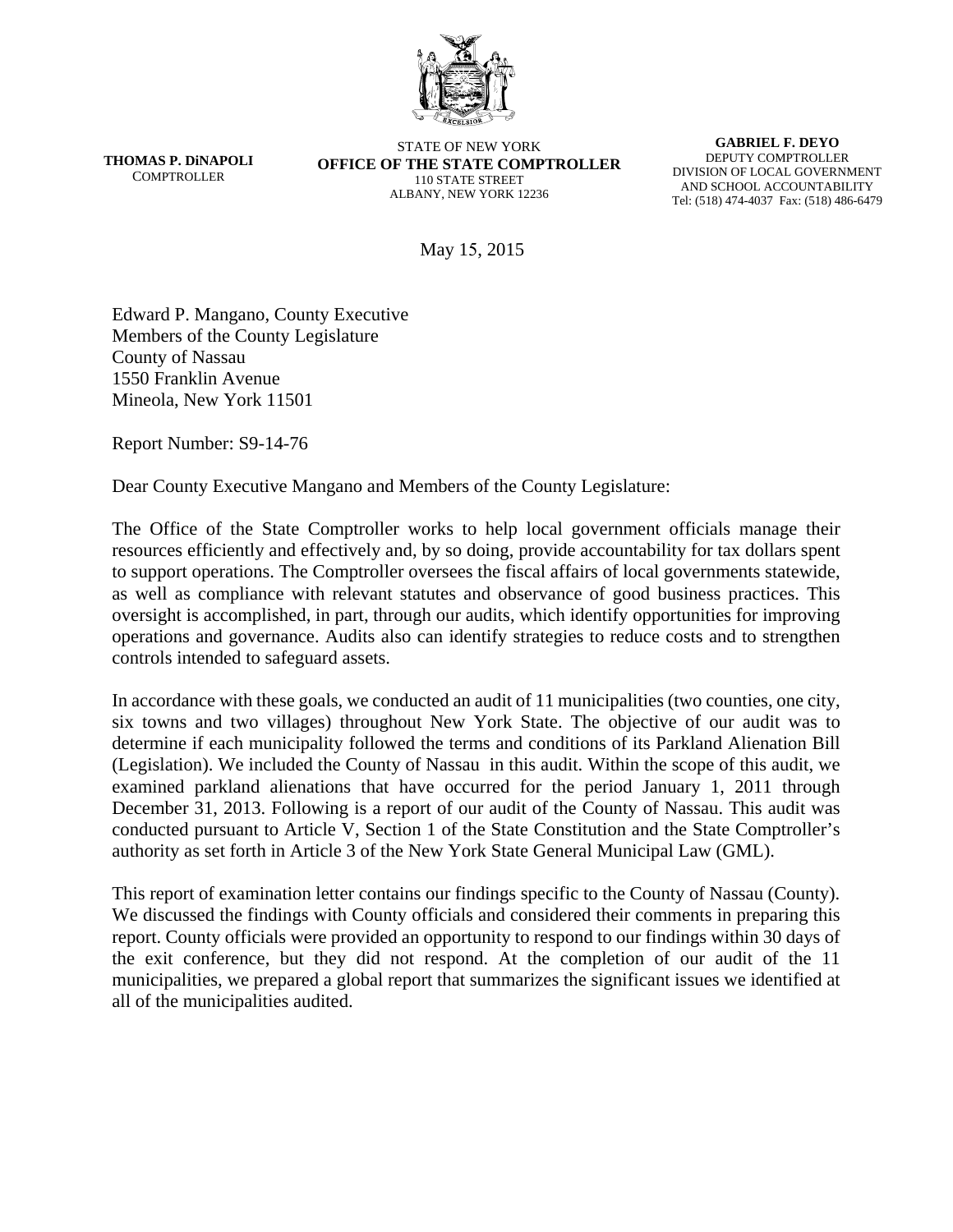### **Summary of Findings**

We found that the County is still in the process of obtaining the required additional legislation for this alienation. Therefore, the land authorized to be alienated has not yet been conveyed nor has replacement parkland been identified.

### **Background and Methodology**

The County is governed by a 19-member Board, which includes the County Executive. The County Executive is the chief executive officer and is responsible for day-to-day operations. The County's 2013 general fund budget was approximately \$1.72 billion. The County has designated approximately 5,200 acres of parkland.

"Parkland alienation" occurs when a municipality seeks to sell, lease or discontinue the use of municipal parkland. Parkland alienation applies to every municipal park<sup>1</sup> in the State, whether owned by a city, county, town or village. In order to convey parkland to a non-public entity, or to use parkland for another purpose, the municipality must receive prior authorization from the New York State Office of Parks, Recreation and Historic Preservation (State Parks) in the form of legislation enacted by the New York State Legislature and approved by the Governor. The bill by which the Legislature grants its authorization is commonly referred to as a "parkland alienation" bill.

The core legal basis governing the use of parkland comes from common law, called the "public trust doctrine." The doctrine is defined by 150 years of State court decisions, which explain when municipalities must seek State legislative approval to alienate public parkland. Otherwise, it would be tempting for municipalities to view parkland as a fiscal resource that can be sold, or leased, to raise money or used for other government uses to avoid paying for private land.

The requirements for parkland alienation bills vary depending upon whether or not State dollars have been invested in the municipal park that is being considered for a potential change of use. In cases where State dollars were invested using a grant, in addition to having the State Legislature approve the alienation, the municipality that received the grant is subject to certain requirements upon accepting that grant. In these cases, in addition to common law, there are also statutes that require the municipality to provide lands of equal fair market value to replace the parkland being lost.

State Parks suggests municipalities follow a 10-step process when considering a change of use of parkland or recreational areas. The role of State Parks is to provide advice and guidance to the municipality, concerned citizens, the Governor and the Legislature. State Parks will work with legislative sponsors, making recommendations regarding provisions that might be included to assure the maximum protection of parklands. State Parks will then advise the Governor on the alienation bill passed by the Legislature prior to it being signed into law. In addition, State Parks may undertake a site inspection of the parkland in question to gather further information.

We conducted our audit in accordance with generally accepted government auditing standards (GAGAS). Such standards require that we plan and conduct our audit to adequately assess those

 $\overline{a}$ <sup>1</sup> Parkland can either be dedicated for park purposes through a formal action, or parkland can be dedicated through implied dedication (based on how the land is used, i.e. a playground, or land mapped as a park for planning purposes).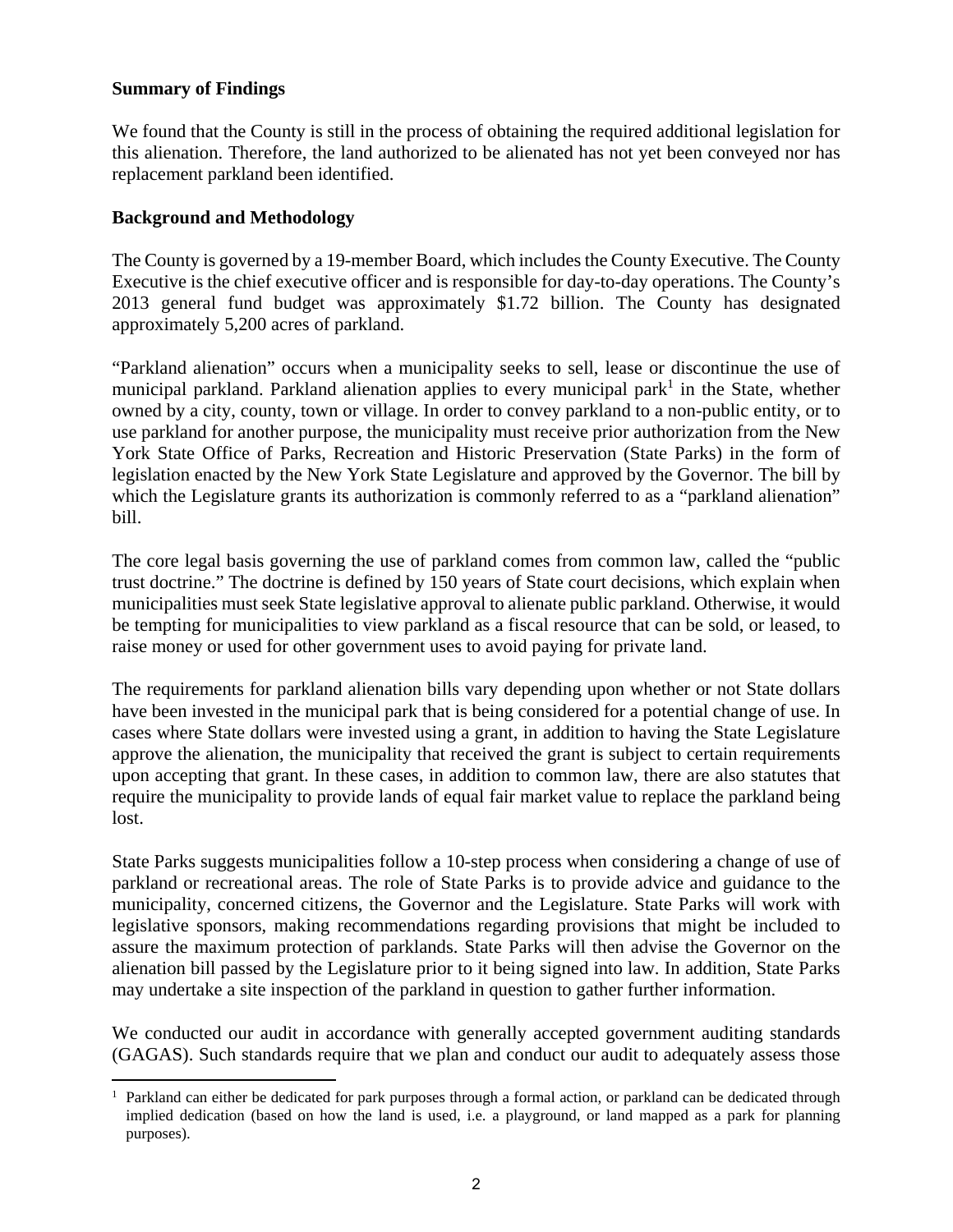operations within our audit scope. Further, those standards require that we understand the management controls and those laws, rules and regulations that are relevant to the operations included in our scope. We believe that our audit provides a reasonable basis for the findings, conclusions and recommendations contained in this report. More information on such standards and the methodology used in performing this audit is included in Appendix A of this report.

## **Audit Results**

Municipally owned parkland and open space are nonrenewable resources that should be carefully preserved in all communities. Once lost to another use, open space is difficult to recover. New York State strongly endorses the maintenance and expansion of municipal parks and open space, and the recreational opportunities they offer. The State also prescribes in a "no net loss of parkland" policy.

In 2012, the County sought legislative approval for parkland alienation. The County was authorized to convey a fee simple title for a vacant parcel of passive parkland in the Village of Oyster Bay Cove to the Oyster Bay Water District. The Legislation indicated that the County must designate certain other lands as parklands to be placed in the County's Park trust.

We found the County has not conveyed the land identified to the Oyster Bay Water District and therefore has not acquired and dedicated replacement land. County officials explained that because the land is in the Tiffany Creek Preserve, a local County law requires the County to obtain two parkland alienation bills from the New York State Legislature before they can convey the land. At the time of our fieldwork, the County had only obtained one alienation bill.

We thank the officials and staff of the County of Nassau for the courtesies and cooperation extended to our auditors during this audit.

Sincerely,

Gabriel F. Deyo Deputy Comptroller